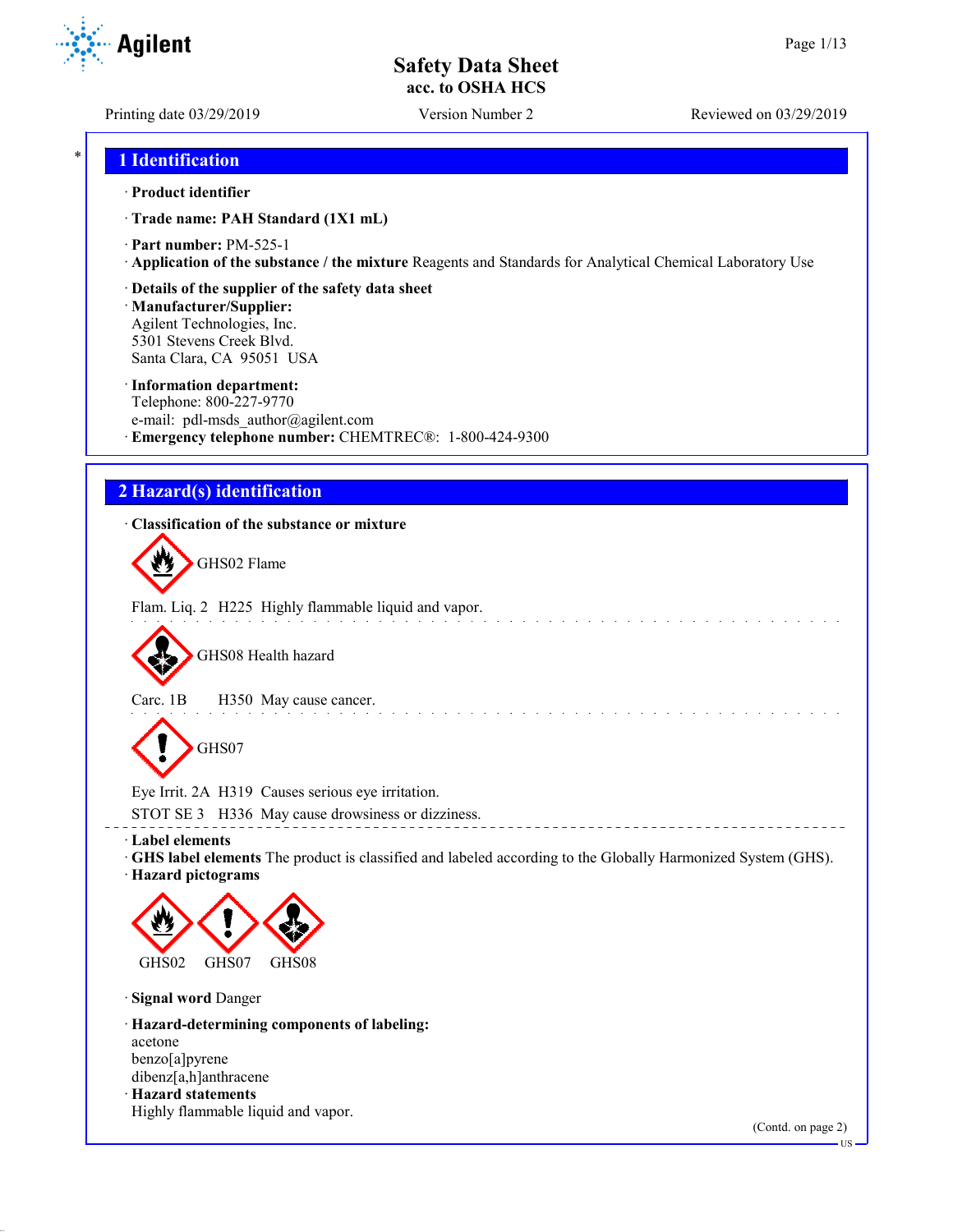Printing date 03/29/2019 Version Number 2 Reviewed on 03/29/2019

**Trade name: PAH Standard (1X1 mL)**

|                                                                                                                | (Contd. of page 1) |
|----------------------------------------------------------------------------------------------------------------|--------------------|
| Causes serious eye irritation.                                                                                 |                    |
| May cause cancer.                                                                                              |                    |
| May cause drowsiness or dizziness.                                                                             |                    |
| Precautionary statements                                                                                       |                    |
| Obtain special instructions before use.                                                                        |                    |
| Do not handle until all safety precautions have been read and understood.                                      |                    |
| Keep away from heat/sparks/open flames/hot surfaces. - No smoking.                                             |                    |
| Ground/bond container and receiving equipment.                                                                 |                    |
| Use explosion-proof electrical/ventilating/lighting/equipment.                                                 |                    |
| Use only non-sparking tools.                                                                                   |                    |
| Take precautionary measures against static discharge.                                                          |                    |
| Avoid breathing dust/fume/gas/mist/vapors/spray                                                                |                    |
| Wash thoroughly after handling.                                                                                |                    |
| Use only outdoors or in a well-ventilated area.                                                                |                    |
|                                                                                                                |                    |
| Wear protective gloves/protective clothing/eye protection/face protection.                                     |                    |
| If on skin (or hair): Take off immediately all contaminated clothing. Rinse skin with water/shower.            |                    |
| IF INHALED: Remove person to fresh air and keep comfortable for breathing.                                     |                    |
| If in eyes: Rinse cautiously with water for several minutes. Remove contact lenses, if present and easy to do. |                    |
| Continue rinsing.                                                                                              |                    |
| IF exposed or concerned: Get medical advice/attention.                                                         |                    |
| Call a poison center/doctor if you feel unwell.                                                                |                    |
| If eye irritation persists: Get medical advice/attention.                                                      |                    |
| In case of fire: Use for extinction: CO2, powder or water spray.                                               |                    |
| Store in a well-ventilated place. Keep container tightly closed.                                               |                    |
| Store in a well-ventilated place. Keep cool.                                                                   |                    |
| Store locked up.                                                                                               |                    |
| Dispose of contents/container in accordance with local/regional/national/international regulations.            |                    |
| · Classification system:                                                                                       |                    |
| $\cdot$ NFPA ratings (scale 0 - 4)                                                                             |                    |
| $Health = 2$                                                                                                   |                    |
| Fire $=$ 3                                                                                                     |                    |
| Reactivity = $0$                                                                                               |                    |
|                                                                                                                |                    |
| · HMIS-ratings (scale 0 - 4)                                                                                   |                    |
|                                                                                                                |                    |
| <b>HEALTH</b><br>$^{\ast 2}$<br>Health = $*2$                                                                  |                    |
| $\boxed{3}$<br>Fire $=$ 3<br><b>FIRE</b>                                                                       |                    |
| REACTIVITY 0 Reactivity = 0                                                                                    |                    |
|                                                                                                                |                    |
| Other hazards                                                                                                  |                    |
| · Results of PBT and vPvB assessment                                                                           |                    |
| · PBT: Not applicable.                                                                                         |                    |
| · vPvB: Not applicable.                                                                                        |                    |
|                                                                                                                |                    |
| <b>3 Composition/information on ingredients</b>                                                                |                    |
|                                                                                                                |                    |
| <b>Chemical characterization: Mixtures</b>                                                                     |                    |
| · Description: Mixture of the substances listed below with nonhazardous additions.                             |                    |
|                                                                                                                |                    |

· **Dangerous components:**

67-64-1 acetone 99.798%

(Contd. on page 3)

US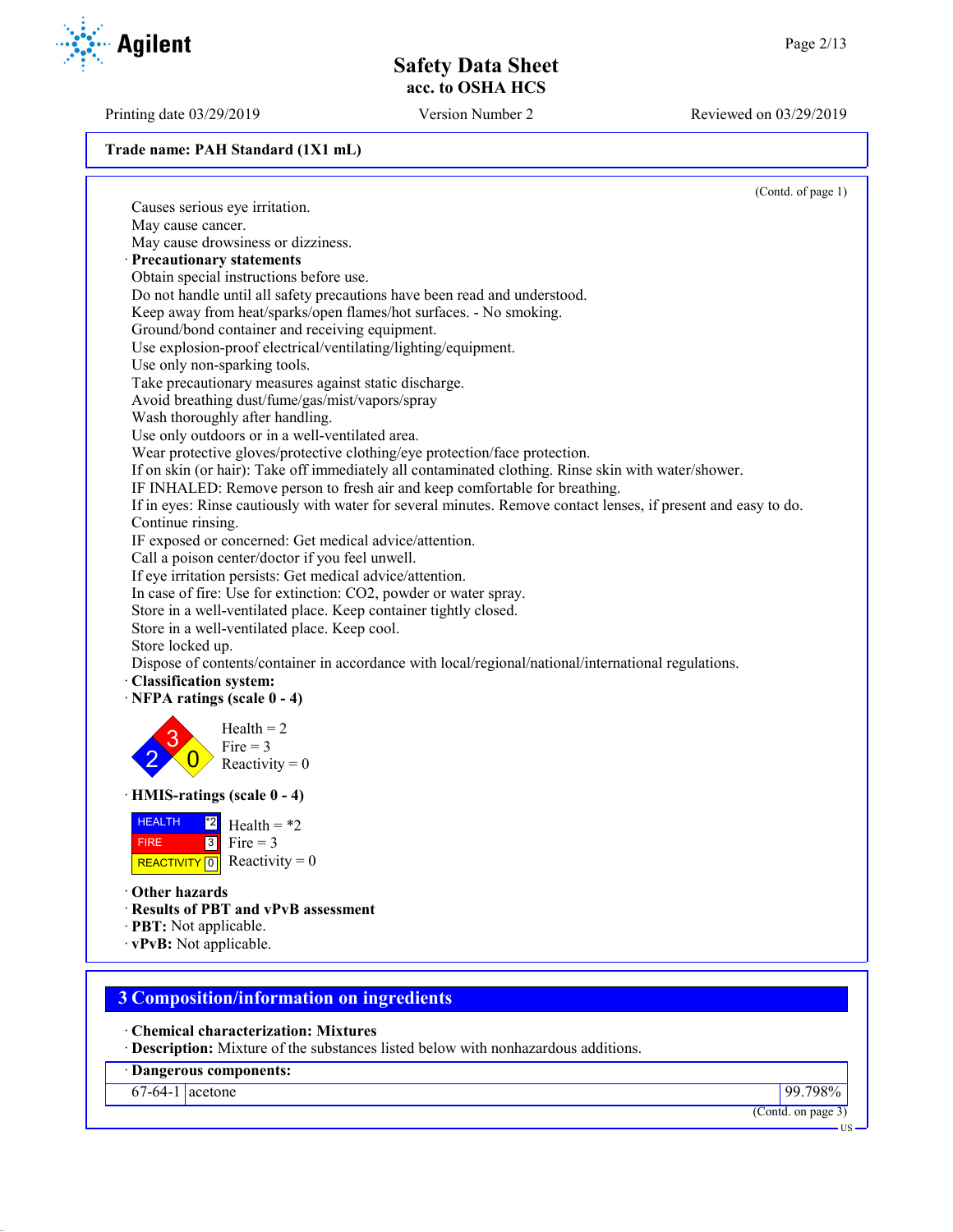(Contd. of page 2)

US

## **Safety Data Sheet acc. to OSHA HCS**

Printing date 03/29/2019 Version Number 2 Reviewed on 03/29/2019

**Trade name: PAH Standard (1X1 mL)**

50-32-8 benzo[a]pyrene 0.0126%

53-70-3 dibenz[a,h]anthracene 0.0126%

## **4 First-aid measures**

- · **Description of first aid measures**
- · **General information:** Immediately remove any clothing soiled by the product.
- · **After inhalation:** Supply fresh air; consult doctor in case of complaints.
- · **After skin contact:** Immediately rinse with water.
- · **After eye contact:**
- Rinse opened eye for several minutes under running water. If symptoms persist, consult a doctor.
- · **After swallowing:** If symptoms persist consult doctor.
- · **Information for doctor:**
- · **Most important symptoms and effects, both acute and delayed** No further relevant information available.
- · **Indication of any immediate medical attention and special treatment needed**

No further relevant information available.

### **5 Fire-fighting measures**

- · **Extinguishing media**
- · **Suitable extinguishing agents:**
- CO2, extinguishing powder or water spray. Fight larger fires with water spray or alcohol resistant foam.
- · **For safety reasons unsuitable extinguishing agents:** Water with full jet
- · **Special hazards arising from the substance or mixture** No further relevant information available.
- · **Advice for firefighters**
- · **Protective equipment:** No special measures required.

### **6 Accidental release measures**

- · **Personal precautions, protective equipment and emergency procedures** Wear protective equipment. Keep unprotected persons away.
- · **Environmental precautions:** Do not allow to enter sewers/ surface or ground water.

#### · **Methods and material for containment and cleaning up:**

Absorb with liquid-binding material (sand, diatomite, acid binders, universal binders, sawdust). Dispose contaminated material as waste according to item 13.

Ensure adequate ventilation.

## · **Reference to other sections**

See Section 7 for information on safe handling.

See Section 8 for information on personal protection equipment.

See Section 13 for disposal information.

#### · **Protective Action Criteria for Chemicals**

| $\cdot$ PAC-1:    |                             |                                  |
|-------------------|-----------------------------|----------------------------------|
| $67-64-1$ acetone |                             | $200$ ppm                        |
|                   | 208-96-8 acenaphthylene     | $10 \text{ mg/m}^3$              |
|                   | $120 - 12 - 7$ anthracene   | $48 \text{ mg/m}^3$              |
|                   | $56-55-3$ benz[a]anthracene | $0.6$ mg/m <sup>3</sup>          |
|                   | $50-32-8$ benzo[a] pyrene   | $0.6$ mg/m <sup>3</sup>          |
|                   |                             | (Contd. on page $\overline{4}$ ) |



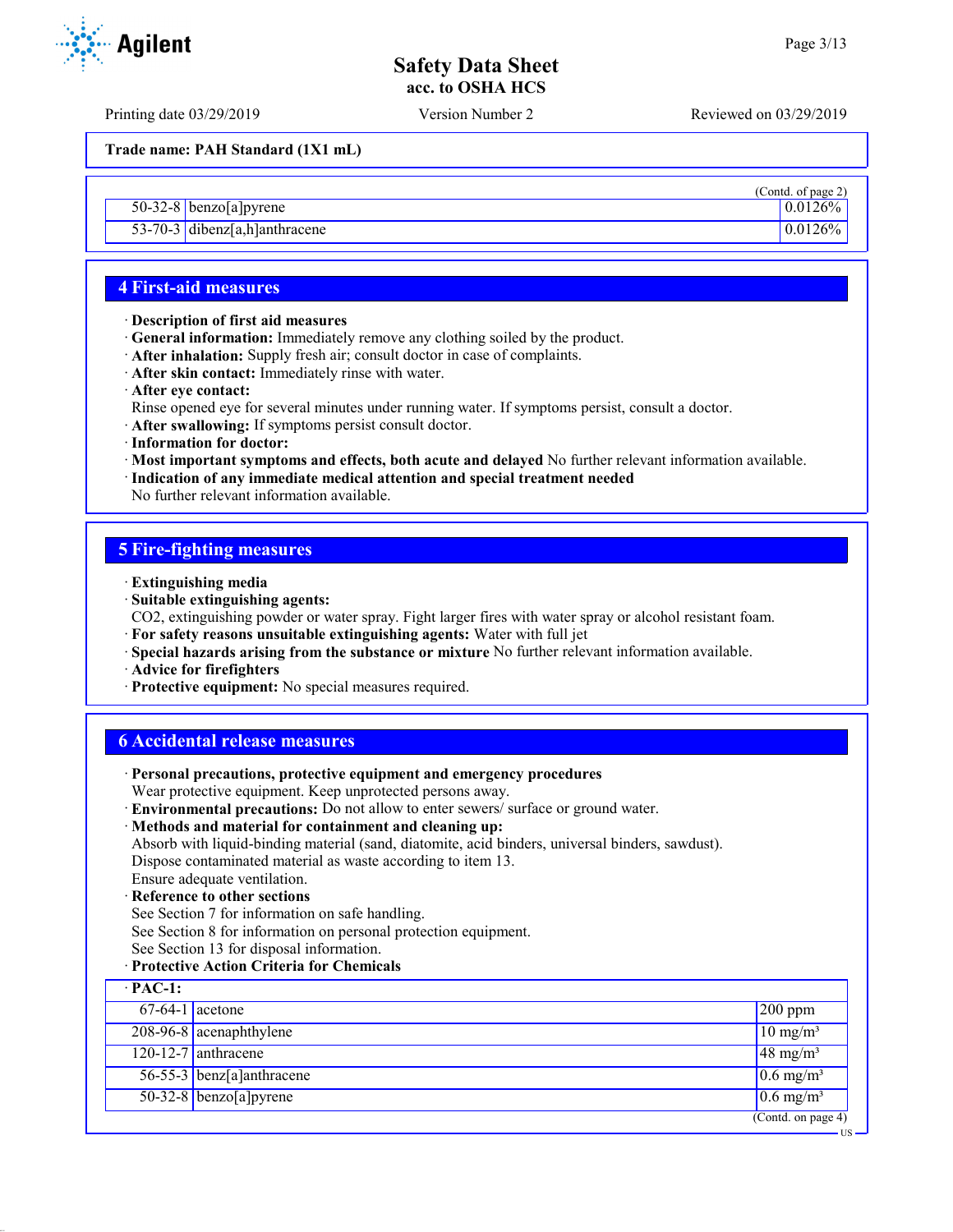US

## **Safety Data Sheet acc. to OSHA HCS**

Printing date 03/29/2019 Version Number 2 Reviewed on 03/29/2019

**Trade name: PAH Standard (1X1 mL)**

|                       |                                    | (Contd. of page 3)        |
|-----------------------|------------------------------------|---------------------------|
|                       | 205-99-2 benz[e]acephenanthrylene  | $0.12 \text{ mg/m}^3$     |
|                       | 191-24-2 benzo[ghi]perylene        | $30 \text{ mg/m}^3$       |
| $218-01-9$ chrysene   |                                    | $0.6$ mg/m <sup>3</sup>   |
|                       | 53-70-3 dibenz[a,h]anthracene      | $0.093$ mg/m <sup>3</sup> |
| 86-73-7 fluorene      |                                    | $6.6$ mg/m <sup>3</sup>   |
|                       | $193-39-5$ indeno[1,2,3-cd] pyrene | $1.2$ mg/m <sup>3</sup>   |
|                       | $121 - 14 - 2$ 2,4-dinitrotoluene  | $0.6$ mg/m <sup>3</sup>   |
|                       | $606-20-2$ 2,6-dinitrotoluene      | $0.6$ mg/m <sup>3</sup>   |
|                       | 91-20-3 naphthalene                | 15 ppm                    |
|                       | 85-01-8 phenanthrene               | $5.4 \text{ mg/m}^3$      |
| $129-00-0$ pyrene     |                                    | $0.15$ mg/m <sup>3</sup>  |
| $\cdot$ PAC-2:        |                                    |                           |
| $67-64-1$ acetone     |                                    | 3200* ppm                 |
|                       | 208-96-8 acenaphthylene            | $110$ mg/m <sup>3</sup>   |
| $120-12-7$ anthracene |                                    | 530 mg/m <sup>3</sup>     |
|                       | 56-55-3 benz[a]anthracene          | $120$ mg/m <sup>3</sup>   |
|                       | $50-32-8$ benzo[a]pyrene           | $120$ mg/m <sup>3</sup>   |
|                       | 205-99-2 benz[e]acephenanthrylene  | $1.3$ mg/m <sup>3</sup>   |
|                       | 191-24-2 benzo[ghi]perylene        | $330$ mg/m <sup>3</sup>   |
| $218-01-9$ chrysene   |                                    | $12 \text{ mg/m}^3$       |
|                       | 53-70-3 dibenz[a,h]anthracene      | $1$ mg/m <sup>3</sup>     |
| 86-73-7 fluorene      |                                    | $72 \text{ mg/m}^3$       |
|                       | 193-39-5 indeno[1,2,3-cd]pyrene    | $13$ mg/m <sup>3</sup>    |
|                       | $121 - 14 - 2$ 2,4-dinitrotoluene  | $12$ mg/m <sup>3</sup>    |
|                       | $606-20-2$ 2,6-dinitrotoluene      | $47$ mg/m <sup>3</sup>    |
|                       | 91-20-3 naphthalene                | 83 ppm                    |
|                       | 85-01-8 phenanthrene               | $59 \text{ mg/m}^3$       |
| $129-00-0$ pyrene     |                                    | $1.7$ mg/m <sup>3</sup>   |
| $\cdot$ PAC-3:        |                                    |                           |
| $67-64-1$ acetone     |                                    | 5700* ppm                 |
|                       | 208-96-8 acenaphthylene            | $660$ mg/m <sup>3</sup>   |
| 120-12-7 anthracene   |                                    | $3,200 \text{ mg/m}^3$    |
|                       | 56-55-3 benz[a]anthracene          | $700$ mg/m <sup>3</sup>   |
|                       | $50-32-8$ benzo[a] pyrene          | $700$ mg/m <sup>3</sup>   |
|                       | 205-99-2 benz[e]acephenanthrylene  | $7.9$ mg/m <sup>3</sup>   |
|                       | $191-24-2$ benzo[ghi]perylene      | $2,000 \text{ mg/m}^3$    |
| $218-01-9$ chrysene   |                                    | $69$ mg/m <sup>3</sup>    |
|                       | 53-70-3 dibenz[a,h]anthracene      | $2.9$ mg/m <sup>3</sup>   |
| 86-73-7 fluorene      |                                    | $430$ mg/m <sup>3</sup>   |
|                       | 193-39-5 indeno[1,2,3-cd] pyrene   | $79 \text{ mg/m}^3$       |
|                       | $121 - 14 - 2$ 2,4-dinitrotoluene  | $200 \text{ mg/m}^3$      |
|                       |                                    | $($ Contd. on page 5 $)$  |

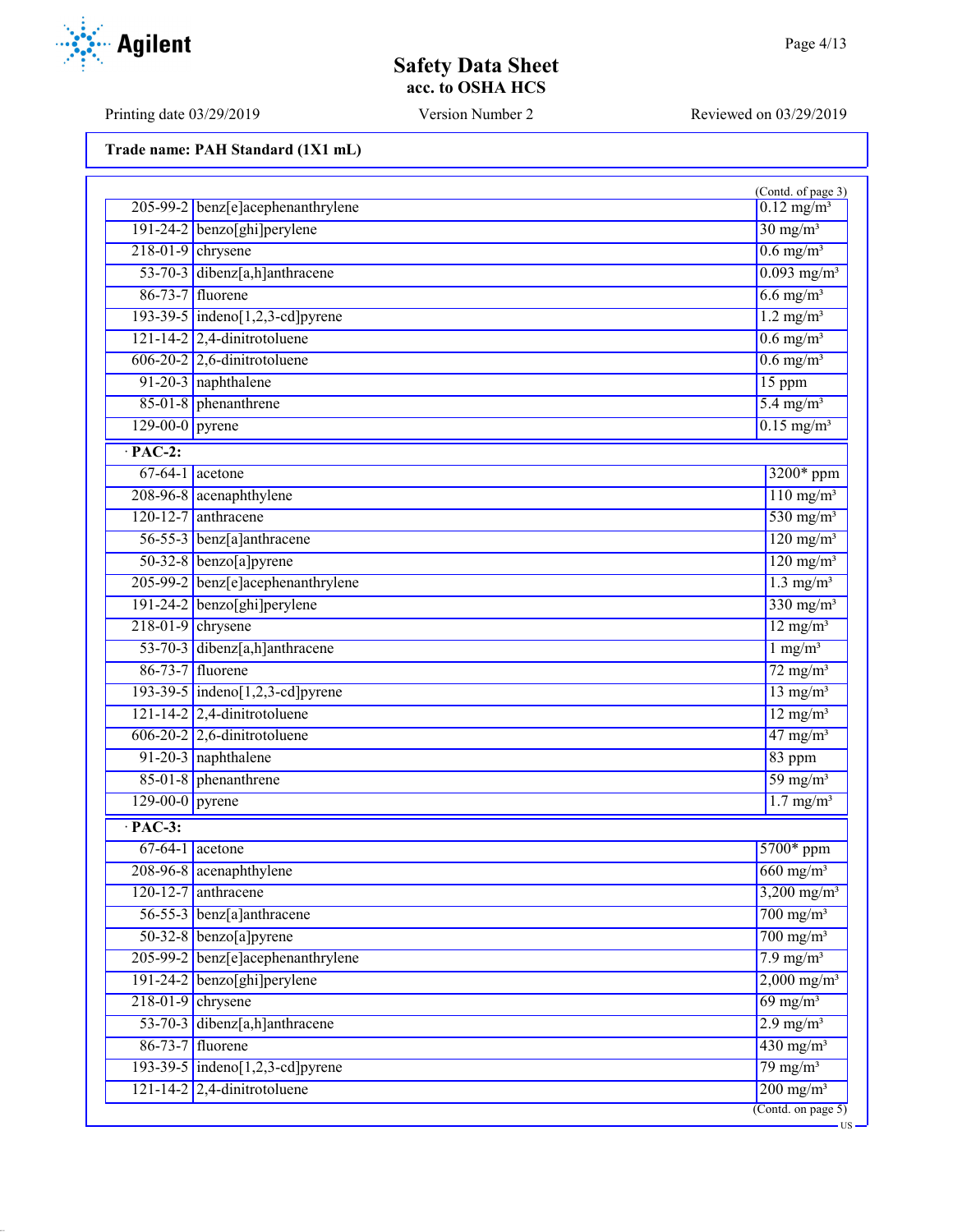US

## **Safety Data Sheet acc. to OSHA HCS**

Printing date 03/29/2019 Version Number 2 Reviewed on 03/29/2019

**Trade name: PAH Standard (1X1 mL)**

| $606-20-2$ 2,6-dinitrotoluene | (Contd. of page 4)<br>$200 \text{ mg/m}^3$ |
|-------------------------------|--------------------------------------------|
| 91-20-3 naphthalene           | $500$ ppm                                  |
| 85-01-8 phenanthrene          | $360$ mg/m <sup>3</sup>                    |
| $129-00-0$ pyrene             | $110$ mg/m <sup>3</sup>                    |

## **7 Handling and storage**

#### · **Handling:**

#### · **Precautions for safe handling**

- Ensure good ventilation/exhaustion at the workplace. Open and handle receptacle with care.
- Prevent formation of aerosols.
- · **Information about protection against explosions and fires:**

Keep ignition sources away - Do not smoke.

Protect against electrostatic charges.

Keep respiratory protective device available.

· **Conditions for safe storage, including any incompatibilities**

· **Storage:**

· **Requirements to be met by storerooms and receptacles:** Store in a cool location.

- · **Information about storage in one common storage facility:** Not required.
- · **Further information about storage conditions:** Keep receptacle tightly sealed.

Store in cool, dry conditions in well sealed receptacles.

· **Specific end use(s)** No further relevant information available.

## \* **8 Exposure controls/personal protection**

· **Additional information about design of technical systems:** No further data; see item 7.

· **Control parameters**

| Components with limit values that require monitoring at the workplace: |  |  |
|------------------------------------------------------------------------|--|--|
| 67-64-1 acetone                                                        |  |  |
| PEL Long-term value: $2400 \text{ mg/m}^3$ , 1000 ppm                  |  |  |
| REL Long-term value: $590 \text{ mg/m}^3$ , $250 \text{ ppm}$          |  |  |
| TLV Short-term value: $1187 \text{ mg/m}^3$ , 500 ppm                  |  |  |
| Long-term value: 594 mg/m <sup>3</sup> , 250 ppm                       |  |  |
| <b>BEI</b>                                                             |  |  |
| 50-32-8 benzo[a]pyrene                                                 |  |  |
| PEL Long-term value: $0.2 \text{ mg/m}^3$                              |  |  |
| see Coal tar pitch volatiles                                           |  |  |
| REL Long-term value: $0.1 \text{ mg/m}^3$                              |  |  |
| Coal tar pitch volatile; Pocket Guide Apps. A+C                        |  |  |
| TLV L; BEIp                                                            |  |  |
| (Contd. on page $6$ )                                                  |  |  |

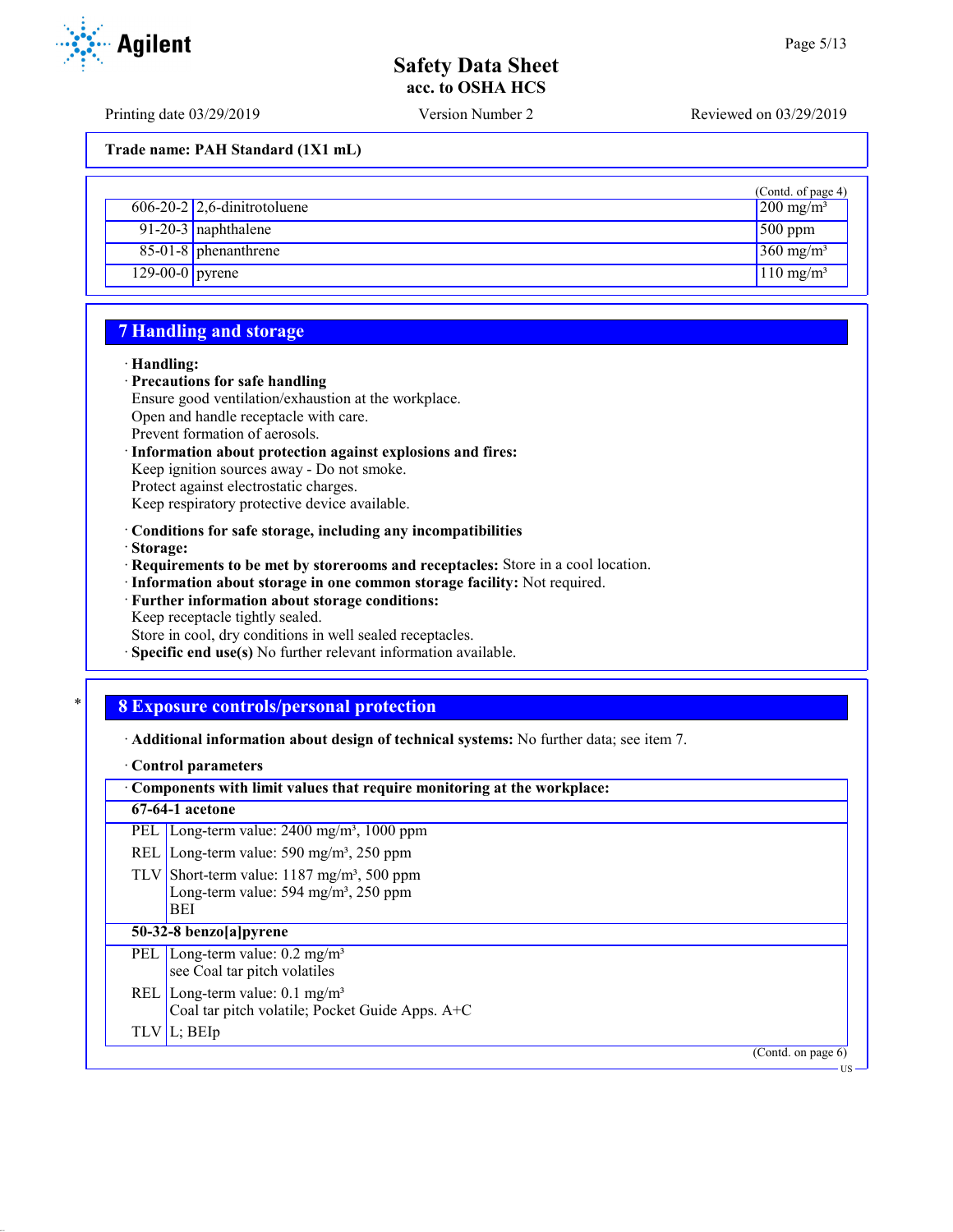Printing date 03/29/2019 Version Number 2 Reviewed on 03/29/2019

**Trade name: PAH Standard (1X1 mL)**

|         | · Ingredients with biological limit values:                                                                                                                                                                                                                                                                                                   |
|---------|-----------------------------------------------------------------------------------------------------------------------------------------------------------------------------------------------------------------------------------------------------------------------------------------------------------------------------------------------|
|         | 67-64-1 acetone                                                                                                                                                                                                                                                                                                                               |
|         | $BEI$ 50 mg/L                                                                                                                                                                                                                                                                                                                                 |
|         | Medium: urine                                                                                                                                                                                                                                                                                                                                 |
|         | Time: end of shift                                                                                                                                                                                                                                                                                                                            |
|         | Parameter: Acetone (nonspecific)                                                                                                                                                                                                                                                                                                              |
|         | 50-32-8 benzo[a]pyrene                                                                                                                                                                                                                                                                                                                        |
| BEI     |                                                                                                                                                                                                                                                                                                                                               |
|         | Medium: urine                                                                                                                                                                                                                                                                                                                                 |
|         | Time: end of shift at end of workweek                                                                                                                                                                                                                                                                                                         |
|         | Parameter: 1-Hydroxypyrene with hydrolysis (nonquantitative)                                                                                                                                                                                                                                                                                  |
|         | · Additional information: The lists that were valid during the creation were used as basis.                                                                                                                                                                                                                                                   |
|         | · Exposure controls                                                                                                                                                                                                                                                                                                                           |
|         | · Personal protective equipment:                                                                                                                                                                                                                                                                                                              |
|         | · General protective and hygienic measures:                                                                                                                                                                                                                                                                                                   |
|         | Keep away from foodstuffs, beverages and feed.                                                                                                                                                                                                                                                                                                |
|         | Immediately remove all soiled and contaminated clothing.                                                                                                                                                                                                                                                                                      |
|         | Wash hands before breaks and at the end of work.                                                                                                                                                                                                                                                                                              |
|         | Store protective clothing separately.                                                                                                                                                                                                                                                                                                         |
|         | Avoid contact with the eyes.                                                                                                                                                                                                                                                                                                                  |
|         | Avoid contact with the eyes and skin.                                                                                                                                                                                                                                                                                                         |
|         | · Breathing equipment:                                                                                                                                                                                                                                                                                                                        |
| needed. | When used as intended with Agilent instruments, the use of the product under normal laboratory conditions and<br>with standard practices does not result in significant airborne exposures and therefore respiratory protection is not                                                                                                        |
|         |                                                                                                                                                                                                                                                                                                                                               |
|         | Under an emergency condition where a respirator is deemed necessary, use a NIOSH or equivalent approved<br>device/equipment with appropriate organic or acid gas cartridge.                                                                                                                                                                   |
|         | · Protection of hands:                                                                                                                                                                                                                                                                                                                        |
|         | Although not recommended for constant contact with the chemicals or for clean-up, nitrile gloves 11-13 mil<br>thickness are recommended for normal use. The breakthrough time is 1 hr. For cleaning a spill where there is<br>direct contact of the chemical, butyl rubber gloves are recommended 12-15 mil thickness with breakthrough times |
|         | exceeding 4 hrs. Supplier recommendations should be followed.                                                                                                                                                                                                                                                                                 |
|         | · Material of gloves                                                                                                                                                                                                                                                                                                                          |
|         | For normal use: nitrile rubber, 11-13 mil thickness                                                                                                                                                                                                                                                                                           |
|         | For direct contact with the chemical: butyl rubber, 12-15 mil thickness                                                                                                                                                                                                                                                                       |
|         | · Penetration time of glove material                                                                                                                                                                                                                                                                                                          |
|         | For normal use: nitrile rubber: 1 hour                                                                                                                                                                                                                                                                                                        |
|         | For direct contact with the chemical: butyl rubber: >4 hours                                                                                                                                                                                                                                                                                  |
|         | · Eye protection:                                                                                                                                                                                                                                                                                                                             |
|         |                                                                                                                                                                                                                                                                                                                                               |
|         | Tightly sealed goggles                                                                                                                                                                                                                                                                                                                        |
|         |                                                                                                                                                                                                                                                                                                                                               |
|         |                                                                                                                                                                                                                                                                                                                                               |



US

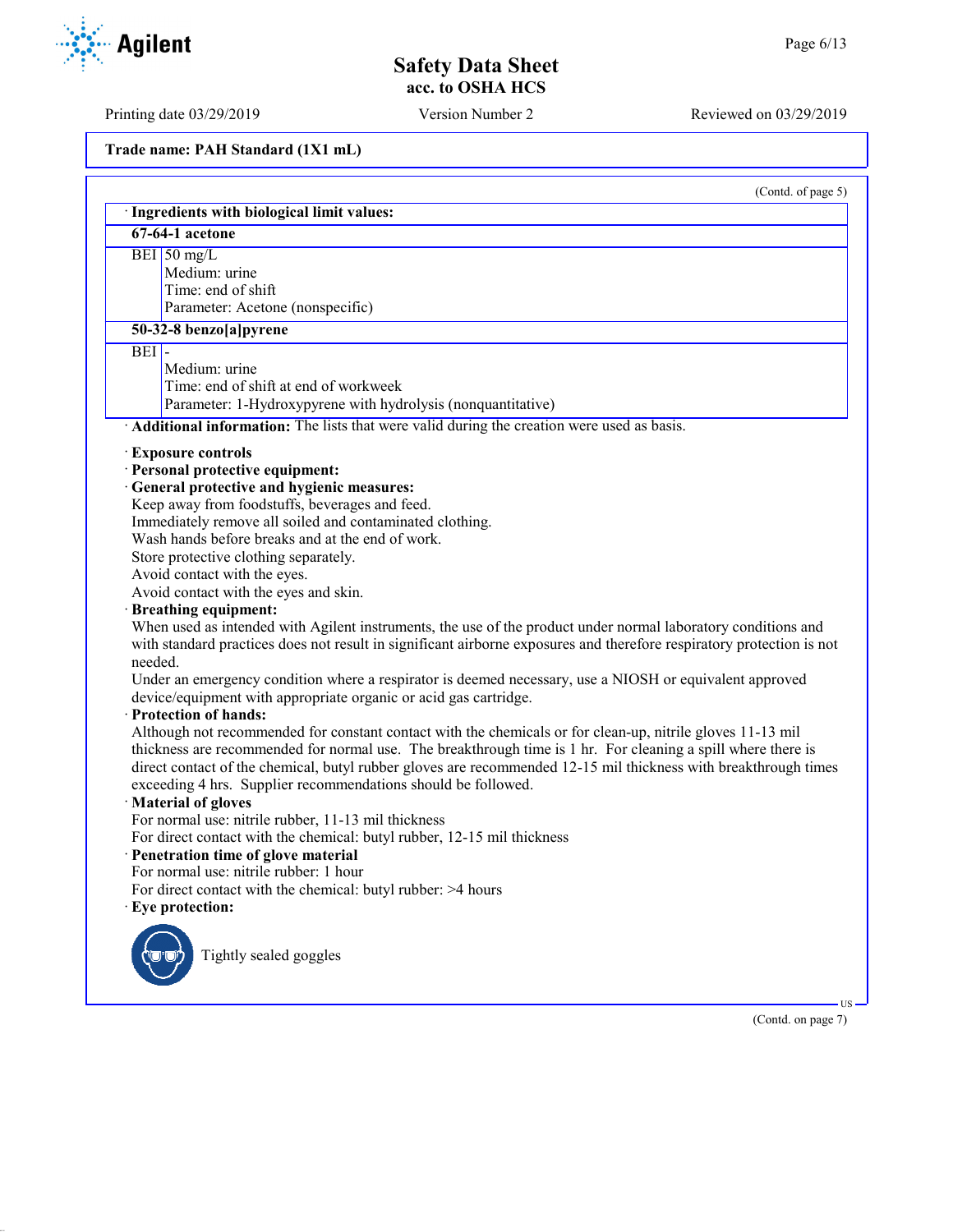Printing date 03/29/2019 Version Number 2 Reviewed on 03/29/2019

**Trade name: PAH Standard (1X1 mL)**

(Contd. of page 6)

| · Information on basic physical and chemical properties    |                                                                                               |
|------------------------------------------------------------|-----------------------------------------------------------------------------------------------|
| <b>General Information</b>                                 |                                                                                               |
| · Appearance:<br>Form:                                     | Fluid                                                                                         |
| Color:                                                     | Colorless                                                                                     |
| $\cdot$ Odor:                                              | Characteristic                                                                                |
| Odor threshold:                                            | Not determined.                                                                               |
| · pH-value:                                                | Not determined.                                                                               |
| Change in condition                                        |                                                                                               |
| <b>Melting point/Melting range:</b>                        | $-94.7 \text{ °C}$ ( $-138.5 \text{ °F}$ )                                                    |
| <b>Boiling point/Boiling range:</b>                        | 55.8-56.6 °C (132.4-133.9 °F)                                                                 |
| · Flash point:                                             | $-17$ °C (1.4 °F)                                                                             |
| · Flammability (solid, gaseous):                           | Not applicable.                                                                               |
| · Ignition temperature:                                    | 465 °C (869 °F)                                                                               |
| · Decomposition temperature:                               | Not determined.                                                                               |
| · Auto igniting:                                           | Product is not selfigniting.                                                                  |
| Danger of explosion:                                       | Product is not explosive. However, formation of explosive air/vapor<br>mixtures are possible. |
| · Explosion limits:                                        |                                                                                               |
| Lower:                                                     | 2.6 Vol %                                                                                     |
| Upper:                                                     | 13 Vol %                                                                                      |
| $\cdot$ Vapor pressure at 20 °C (68 °F):                   | 245.3 hPa (184 mm Hg)                                                                         |
| $\cdot$ Density at 20 °C (68 °F):                          | 0.791 g/cm <sup>3</sup> (6.6009 lbs/gal)                                                      |
| · Relative density                                         | Not determined.                                                                               |
| · Vapor density                                            | Not determined.                                                                               |
| · Evaporation rate                                         | Not determined.                                                                               |
| · Solubility in / Miscibility with                         |                                                                                               |
| Water:                                                     | Not miscible or difficult to mix.                                                             |
| · Partition coefficient (n-octanol/water): Not determined. |                                                                                               |
| · Viscosity:                                               |                                                                                               |
| Dynamic at 20 °C (68 °F):                                  | 32 mPas                                                                                       |
| Kinematic:                                                 | Not determined.                                                                               |
| · Solvent content:                                         |                                                                                               |
| 99.8%<br><b>Organic solvents:</b>                          |                                                                                               |
| <b>VOC</b> content:                                        | $0.00\%$                                                                                      |
|                                                            | $0.0$ g/l / 0.00 lb/gal                                                                       |
| <b>Solids content:</b>                                     | $0.0\%$                                                                                       |
| · Other information                                        | No further relevant information available.                                                    |

(Contd. on page 8)

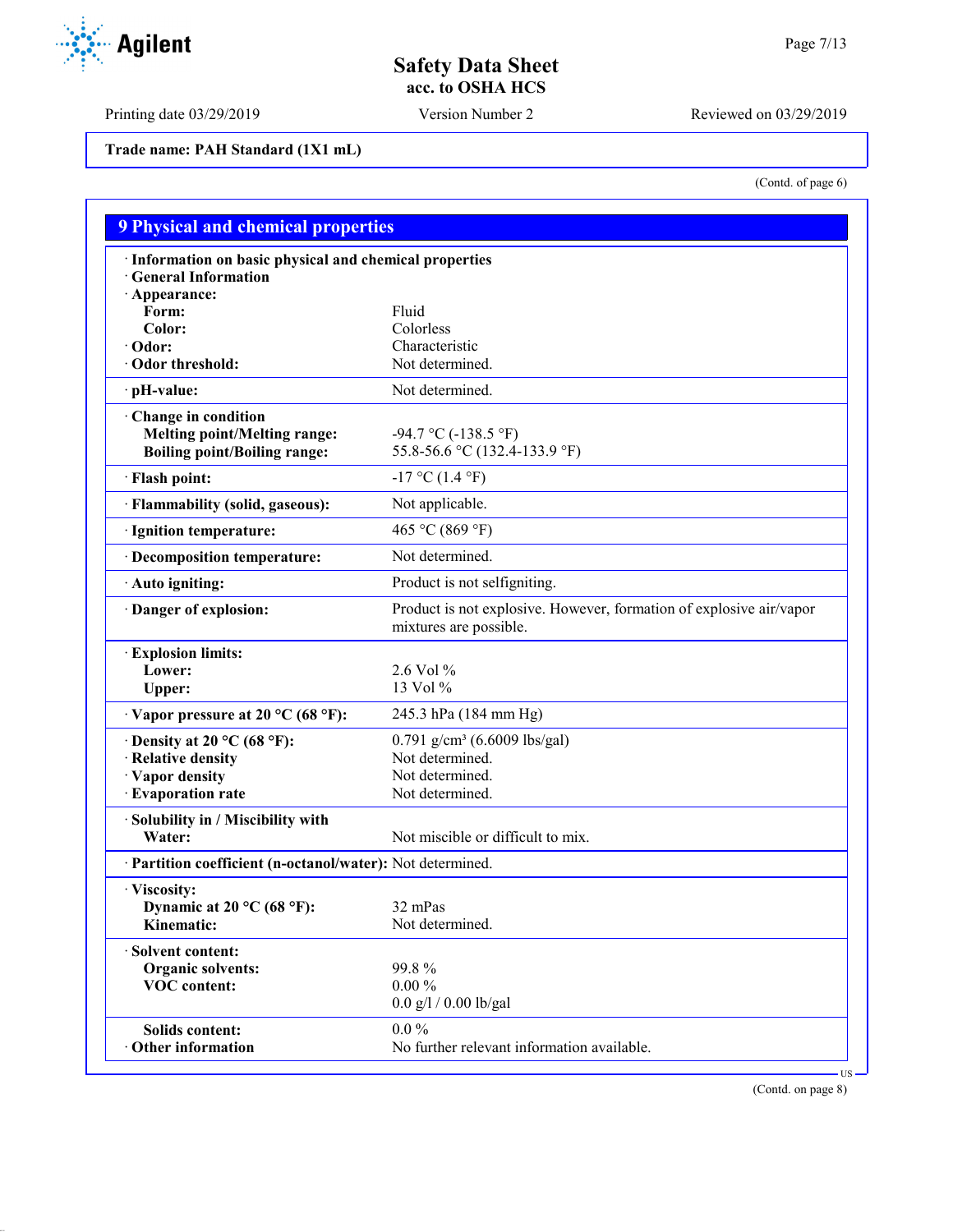Printing date 03/29/2019 Version Number 2 Reviewed on 03/29/2019

**Trade name: PAH Standard (1X1 mL)**

(Contd. of page 7)

US

## **10 Stability and reactivity**

· **Reactivity** No further relevant information available.

· **Chemical stability**

- · **Thermal decomposition / conditions to be avoided:** No decomposition if used according to specifications.
- · **Possibility of hazardous reactions** No dangerous reactions known.

· **Conditions to avoid** No further relevant information available.

- · **Incompatible materials:** No further relevant information available.
- · **Hazardous decomposition products:** No dangerous decomposition products known.

#### **11 Toxicological information**

· **Information on toxicological effects**

· **Acute toxicity:**

· **LD/LC50 values that are relevant for classification:**

#### **67-64-1 acetone**

Oral LD50 5,800 mg/kg (rat)

Dermal LD50 20,000 mg/kg (rabbit)

- · **Primary irritant effect:**
- · **on the skin:** No irritant effect.

· **on the eye:** Irritating effect.

- · **Sensitization:** No sensitizing effects known.
- · **Additional toxicological information:**

The product shows the following dangers according to internally approved calculation methods for preparations: Irritant

#### · **Carcinogenic categories**

|                              | · IARC (International Agency for Research on Cancer) |                    |
|------------------------------|------------------------------------------------------|--------------------|
|                              | 120-12-7 anthracene                                  | 3                  |
|                              | 56-55-3 benz[a]anthracene                            | 2B                 |
|                              | $50-32-8$ benzo[a] pyrene                            | 1                  |
|                              | 205-99-2 benz[e]acephenanthrylene                    | 2B                 |
|                              | 191-24-2 benzo[ghi]perylene                          | 3                  |
|                              | 207-08-9 benzo[k]fluoranthene                        | 2B                 |
| $218-01-9$ chrysene          |                                                      | 2B                 |
|                              | 53-70-3 dibenz[a,h]anthracene                        | 2A                 |
|                              | 86-73-7 fluorene                                     | 3                  |
|                              | 193-39-5 $indeno[1,2,3-cd]pyrene$                    | 2B                 |
|                              | $121 - 14 - 2$ 2,4-dinitrotoluene                    | 2B                 |
|                              | $606-20-2$ 2,6-dinitrotoluene                        | 2B                 |
|                              | 91-20-3 naphthalene                                  | 2B                 |
|                              | $85-01-8$ phenanthrene                               | 3                  |
| $\overline{129-00-0}$ pyrene |                                                      | 3                  |
|                              | · NTP (National Toxicology Program)                  |                    |
|                              | $120 - 12 - 7$ anthracene                            | $\overline{R}$     |
|                              |                                                      | (Contd. on page 9) |

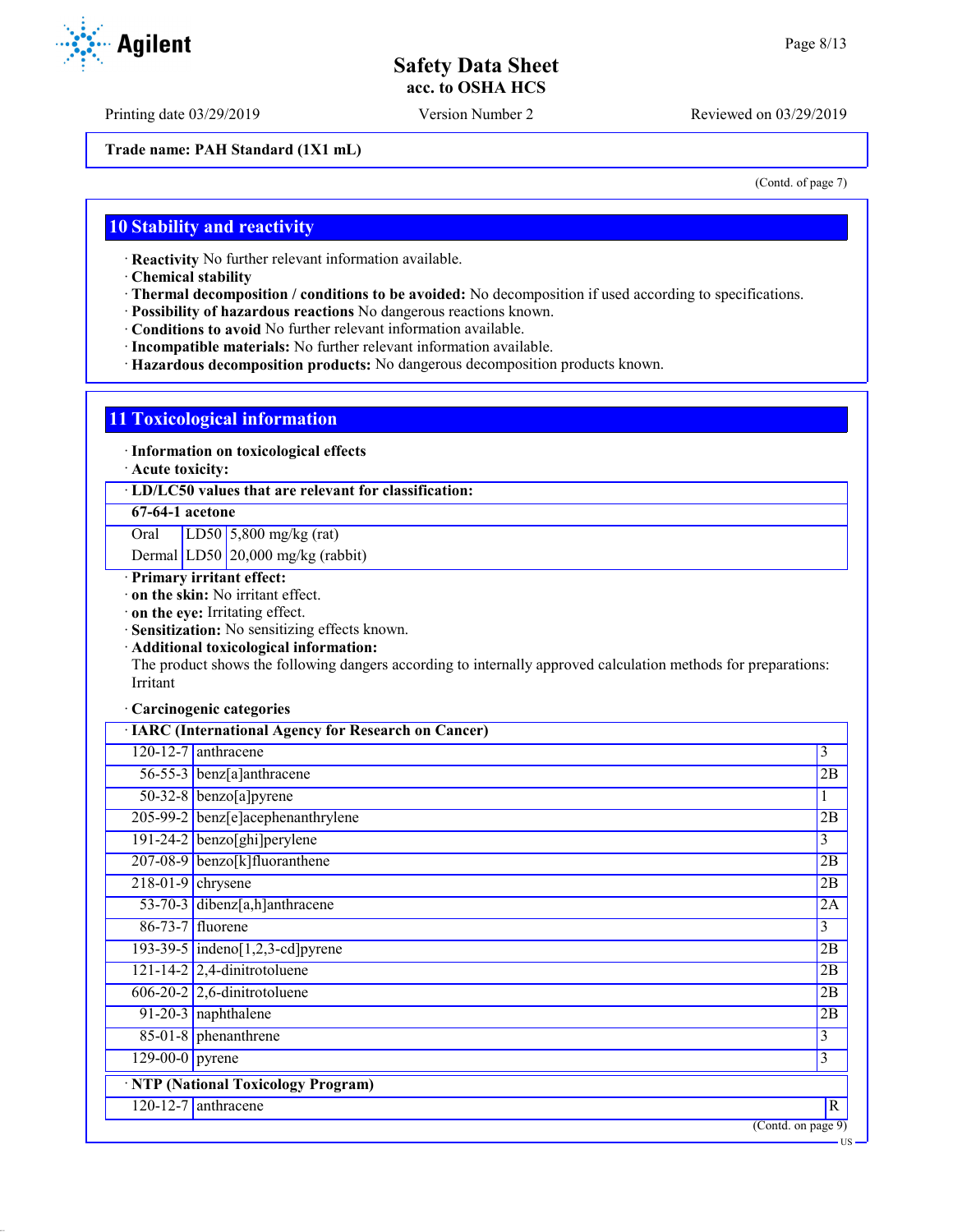Printing date 03/29/2019 Version Number 2 Reviewed on 03/29/2019

**Trade name: PAH Standard (1X1 mL)**

|                     |                                                                                                | (Contd. of page 8) |
|---------------------|------------------------------------------------------------------------------------------------|--------------------|
|                     | 56-55-3 benz[a]anthracene                                                                      | R                  |
|                     | $50-32-8$ benzo[a] pyrene                                                                      | R                  |
|                     | 205-99-2 benz[e]acephenanthrylene                                                              | R                  |
|                     | 207-08-9 benzo[k]fluoranthene                                                                  | R                  |
| $218-01-9$ chrysene |                                                                                                | R                  |
|                     | 53-70-3 dibenz[a,h]anthracene                                                                  | R                  |
|                     | 86-73-7 fluorene                                                                               | R                  |
|                     | 193-39-5 indeno[1,2,3-cd] pyrene                                                               | R                  |
|                     | $91-20-3$ naphthalene                                                                          | R                  |
|                     | $85-01-8$ phenanthrene                                                                         | R                  |
| $129-00-0$ pyrene   |                                                                                                | R                  |
|                     | OSHA-Ca (Occupational Safety & Health Administration)<br>Manager Pulse (manager) and the House |                    |

None of the ingredients is listed.

## **12 Ecological information**

#### · **Toxicity**

- · **Aquatic toxicity:** No further relevant information available.
- · **Persistence and degradability** No further relevant information available.
- · **Behavior in environmental systems:**
- · **Bioaccumulative potential** No further relevant information available.
- · **Mobility in soil** No further relevant information available.
- · **Additional ecological information:**
- · **General notes:**

Water hazard class 3 (Self-assessment): extremely hazardous for water

Do not allow product to reach ground water, water course or sewage system, even in small quantities.

- Danger to drinking water if even extremely small quantities leak into the ground.
- · **Results of PBT and vPvB assessment**
- · **PBT:** Not applicable.
- · **vPvB:** Not applicable.
- · **Other adverse effects** No further relevant information available.

## **13 Disposal considerations**

- · **Waste treatment methods**
- · **Recommendation:**

Must not be disposed of together with household garbage. Do not allow product to reach sewage system.

- · **Uncleaned packagings:**
- · **Recommendation:** Disposal must be made according to official regulations.

## **14 Transport information**

· **Not Regulated, De minimus Quantities** -

(Contd. on page 10)



US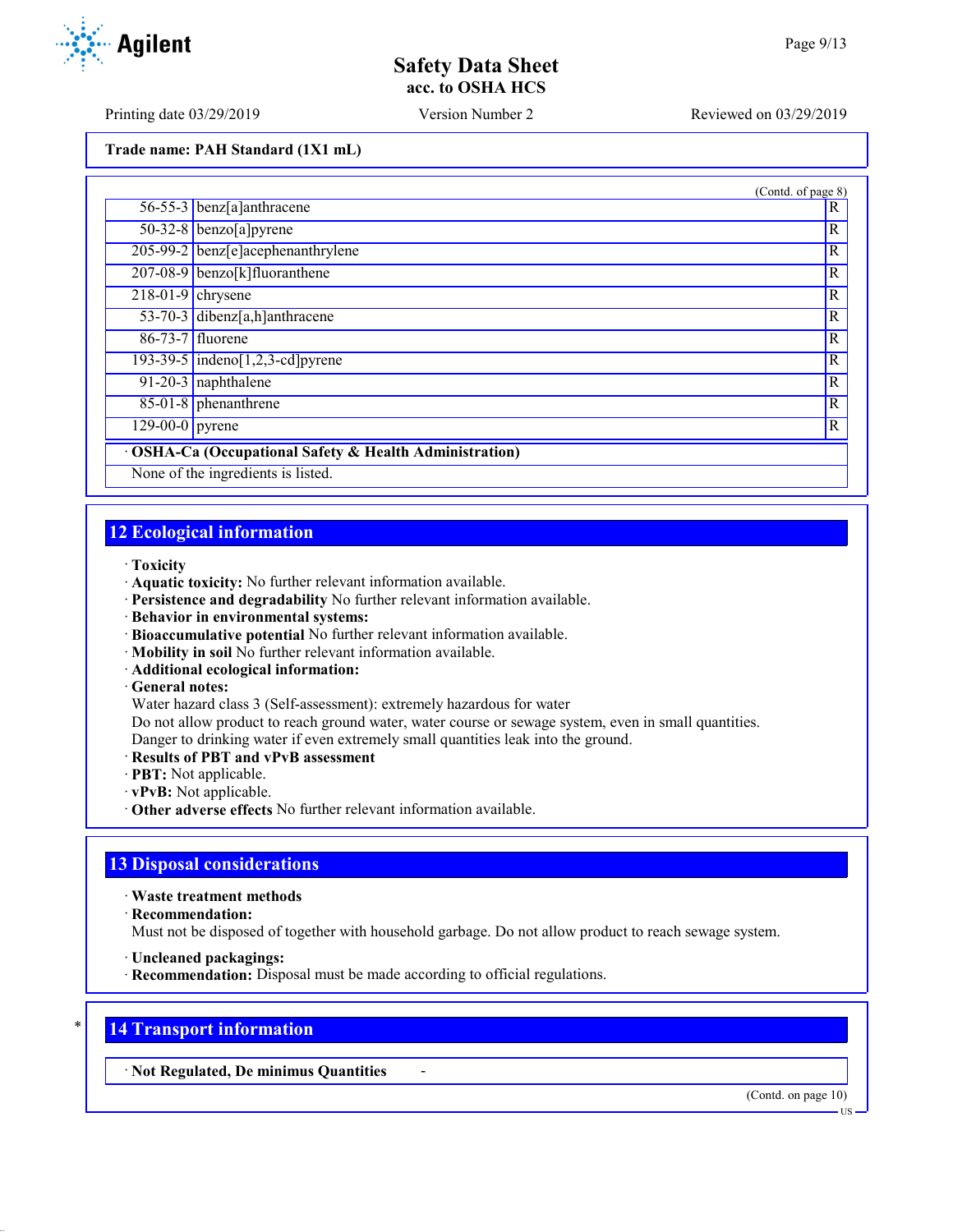Printing date 03/29/2019 Version Number 2 Reviewed on 03/29/2019

| Trade name: PAH Standard (1X1 mL) |  |  |  |  |
|-----------------------------------|--|--|--|--|
|-----------------------------------|--|--|--|--|

|                                                                                                | (Contd. of page 9)                                                                                                    |
|------------------------------------------------------------------------------------------------|-----------------------------------------------------------------------------------------------------------------------|
| · UN-Number<br>· DOT, IMDG, IATA                                                               | <b>UN1090</b>                                                                                                         |
| · UN proper shipping name<br>$\cdot$ DOT<br>$\cdot$ IMDG<br>$\cdot$ IATA                       | Acetone<br>ACETONE, MARINE POLLUTANT<br><b>ACETONE</b>                                                                |
| Transport hazard class(es)                                                                     |                                                                                                                       |
| · DOT, IATA                                                                                    |                                                                                                                       |
|                                                                                                |                                                                                                                       |
| · Class                                                                                        | 3 Flammable liquids                                                                                                   |
| · Label                                                                                        | 3                                                                                                                     |
| $\cdot$ IMDG                                                                                   |                                                                                                                       |
| · Class<br>· Label                                                                             | 3 Flammable liquids<br>3                                                                                              |
| · Packing group<br>· DOT, IMDG, IATA                                                           | $\mathbf{I}$                                                                                                          |
| · Environmental hazards:<br>· Marine pollutant:                                                | Product contains environmentally hazardous substances: anthracene<br>Symbol (fish and tree)                           |
| Special precautions for user<br>· Danger code (Kemler):<br>· EMS Number:<br>· Stowage Category | Warning: Flammable liquids<br>33<br>$F-E, S-D$<br>E                                                                   |
| Transport in bulk according to Annex II of<br>MARPOL73/78 and the IBC Code                     | Not applicable.                                                                                                       |
| · Transport/Additional information:                                                            |                                                                                                                       |
| $\cdot$ DOT<br>· Quantity limitations                                                          | On passenger aircraft/rail: 5 L<br>On cargo aircraft only: 60 L                                                       |
| $\cdot$ IMDG<br>· Limited quantities (LQ)<br><b>Excepted quantities (EQ)</b>                   | 1L<br>Code: E2<br>Maximum net quantity per inner packaging: 30 ml<br>Maximum net quantity per outer packaging: 500 ml |
|                                                                                                | (Contd. on page 11)                                                                                                   |

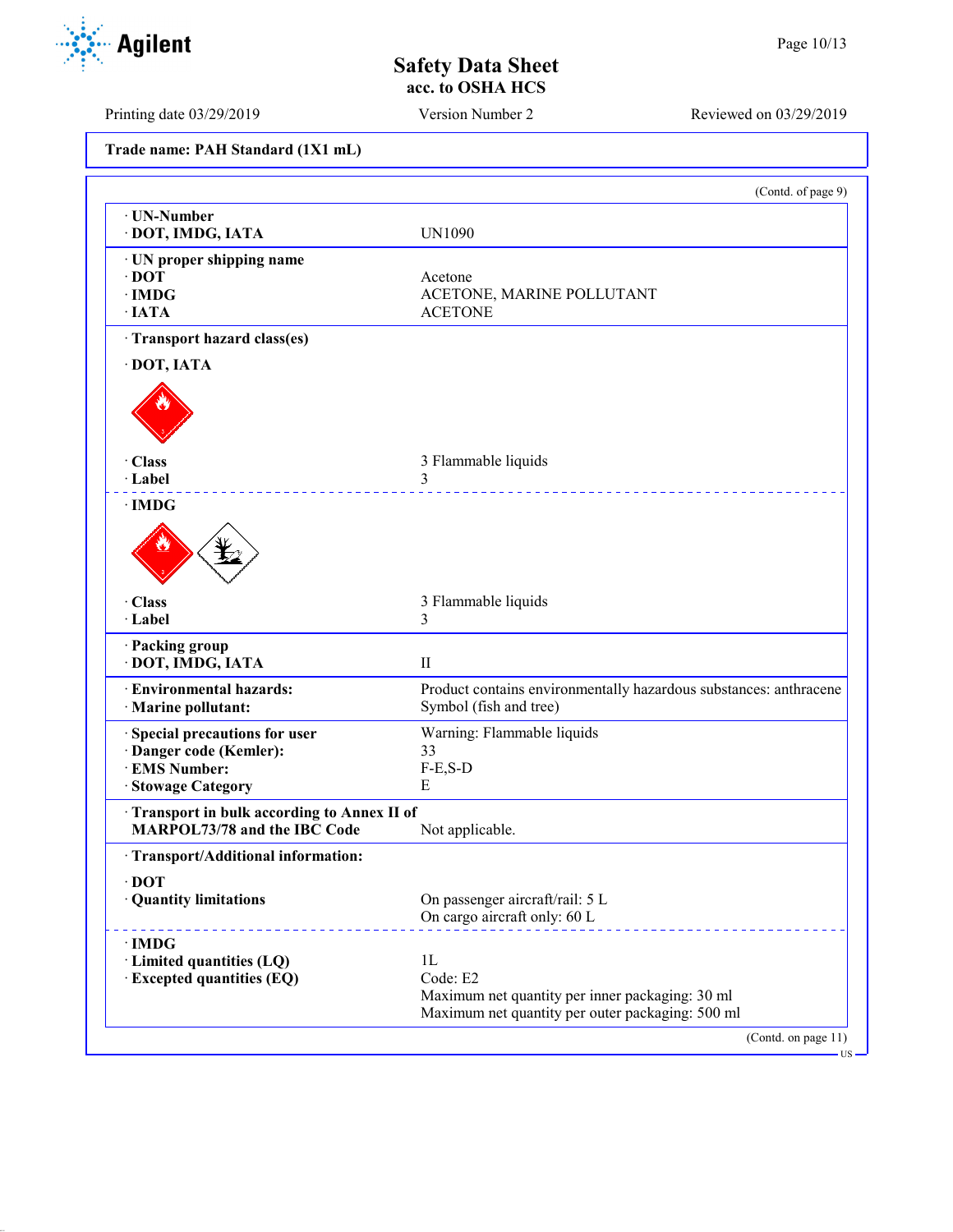Printing date 03/29/2019 Version Number 2 Reviewed on 03/29/2019

**Trade name: PAH Standard (1X1 mL)**

· **UN "Model Regulation":** UN 1090 ACETONE, 3, II, ENVIRONMENTALLY HAZARDOUS

## **15 Regulatory information**

· **Safety, health and environmental regulations/legislation specific for the substance or mixture** · **Sara**

|                                                 | Section 355 (extremely hazardous substances):        |  |  |
|-------------------------------------------------|------------------------------------------------------|--|--|
| $129-00-0$ pyrene                               |                                                      |  |  |
| Section 313 (Specific toxic chemical listings): |                                                      |  |  |
|                                                 | $120-12-7$ anthracene                                |  |  |
|                                                 | 56-55-3 benz[a]anthracene                            |  |  |
|                                                 | 50-32-8 benzo[a]pyrene                               |  |  |
|                                                 | 205-99-2 benz[e]acephenanthrylene                    |  |  |
|                                                 | $191-24-2$ benzo[ghi]perylene                        |  |  |
|                                                 | 207-08-9 benzo[k]fluoranthene                        |  |  |
|                                                 | $218-01-9$ chrysene                                  |  |  |
|                                                 | 53-70-3 dibenz[a,h]anthracene                        |  |  |
|                                                 | 193-39-5 indeno[1,2,3-cd] pyrene                     |  |  |
|                                                 | $121 - 14 - 2$ 2,4-dinitrotoluene                    |  |  |
|                                                 | $606-20-2$ 2,6-dinitrotoluene                        |  |  |
|                                                 | 91-20-3 naphthalene                                  |  |  |
|                                                 | 85-01-8 phenanthrene                                 |  |  |
|                                                 | <b>TSCA</b> (Toxic Substances Control Act):          |  |  |
|                                                 | $67-64-1$ acetone                                    |  |  |
|                                                 | 208-96-8 acenaphthylene                              |  |  |
|                                                 | $120-12-7$ anthracene                                |  |  |
|                                                 | 56-55-3 benz[a]anthracene                            |  |  |
|                                                 | 50-32-8 benzo[a]pyrene                               |  |  |
|                                                 | $218-01-9$ chrysene                                  |  |  |
|                                                 | 53-70-3 dibenz[a,h]anthracene                        |  |  |
|                                                 | 86-73-7 fluorene                                     |  |  |
|                                                 | $193-39-5$ indeno[1,2,3-cd] pyrene                   |  |  |
|                                                 | $121 - 14 - 2$ 2,4-dinitrotoluene                    |  |  |
|                                                 | $606-20-2$ 2,6-dinitrotoluene                        |  |  |
|                                                 | 91-20-3 naphthalene                                  |  |  |
|                                                 | 85-01-8 phenanthrene                                 |  |  |
| $129-00-0$ pyrene                               |                                                      |  |  |
|                                                 | TSCA new (21st Century Act): (Substances not listed) |  |  |
|                                                 | 53-70-3 dibenz[a,h]anthracene                        |  |  |
|                                                 | (Cond. on page 12)                                   |  |  |
|                                                 |                                                      |  |  |



(Contd. of page 10)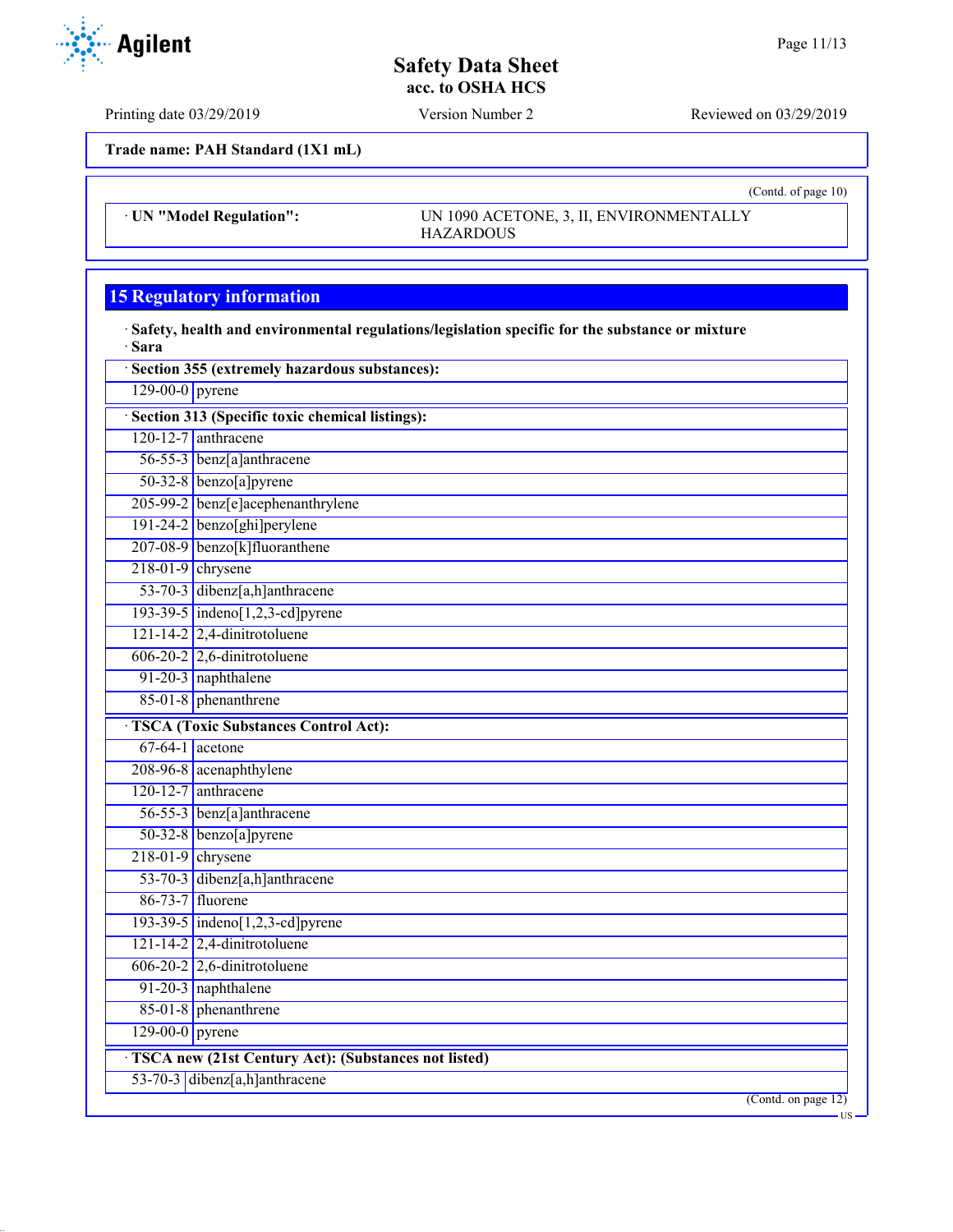Printing date 03/29/2019 Version Number 2 Reviewed on 03/29/2019

**Trade name: PAH Standard (1X1 mL)**

(Contd. of page 11)

US

| · Proposition 65  |                                                             |                     |  |
|-------------------|-------------------------------------------------------------|---------------------|--|
|                   | Chemicals known to cause cancer:                            |                     |  |
|                   | 56-55-3 benz[a]anthracene                                   |                     |  |
|                   | 50-32-8 benzo[a]pyrene                                      |                     |  |
|                   | 205-99-2 benz[e]acephenanthrylene                           |                     |  |
|                   | 207-08-9 benzo[k]fluoranthene                               |                     |  |
|                   | $218-01-9$ chrysene                                         |                     |  |
|                   | 53-70-3 dibenz[a,h]anthracene                               |                     |  |
|                   | 193-39-5 $indeno[1,2,3-cd]pyrene$                           |                     |  |
|                   | $121 - 14 - 2$ 2,4-dinitrotoluene                           |                     |  |
|                   | $606-20-2$ 2,6-dinitrotoluene                               |                     |  |
|                   | 91-20-3 naphthalene                                         |                     |  |
|                   | Chemicals known to cause reproductive toxicity for females: |                     |  |
|                   | None of the ingredients is listed.                          |                     |  |
|                   | Chemicals known to cause reproductive toxicity for males:   |                     |  |
|                   | $121 - 14 - 2$ 2,4-dinitrotoluene                           |                     |  |
|                   | $606-20-2$ 2,6-dinitrotoluene                               |                     |  |
|                   | Chemicals known to cause developmental toxicity:            |                     |  |
|                   | None of the ingredients is listed.                          |                     |  |
|                   | · Carcinogenic categories                                   |                     |  |
|                   | <b>EPA (Environmental Protection Agency)</b>                |                     |  |
|                   | $67-64-1$ acetone                                           | Ι                   |  |
|                   | 208-96-8 acenaphthylene                                     | D                   |  |
|                   | $120-12-7$ anthracene                                       | D                   |  |
|                   | 56-55-3 benz[a]anthracene                                   | B <sub>2</sub>      |  |
|                   | $50-32-8$ benzo[a]pyrene                                    | CaH                 |  |
|                   | 205-99-2 benz[e]acephenanthrylene                           | B2                  |  |
|                   | 191-24-2 benzo[ghi]perylene                                 | D                   |  |
|                   | 207-08-9 benzo[k]fluoranthene                               | B2                  |  |
|                   | $218-01-9$ chrysene                                         | B <sub>2</sub>      |  |
|                   | 53-70-3 dibenz[a,h]anthracene                               | B2                  |  |
|                   | 86-73-7 fluorene                                            | $\overline{D}$      |  |
|                   | $193-39-5$ indeno[1,2,3-cd] pyrene                          | <b>B2</b>           |  |
|                   | 91-20-3 naphthalene                                         | $C,$ CBD            |  |
|                   | 85-01-8 phenanthrene                                        | $\overline{D}$      |  |
| $129-00-0$ pyrene |                                                             | $\overline{D}$      |  |
|                   | TLV (Threshold Limit Value established by ACGIH)            |                     |  |
|                   | $67-64-1$ acetone                                           | A4                  |  |
|                   | 56-55-3 benz[a]anthracene                                   | $\overline{A2}$     |  |
|                   | $50-32-8$ benzo[a]pyrene                                    | $\overline{A2}$     |  |
|                   | 205-99-2 benz[e]acephenanthrylene                           | $\overline{A2}$     |  |
|                   |                                                             | (Contd. on page 13) |  |